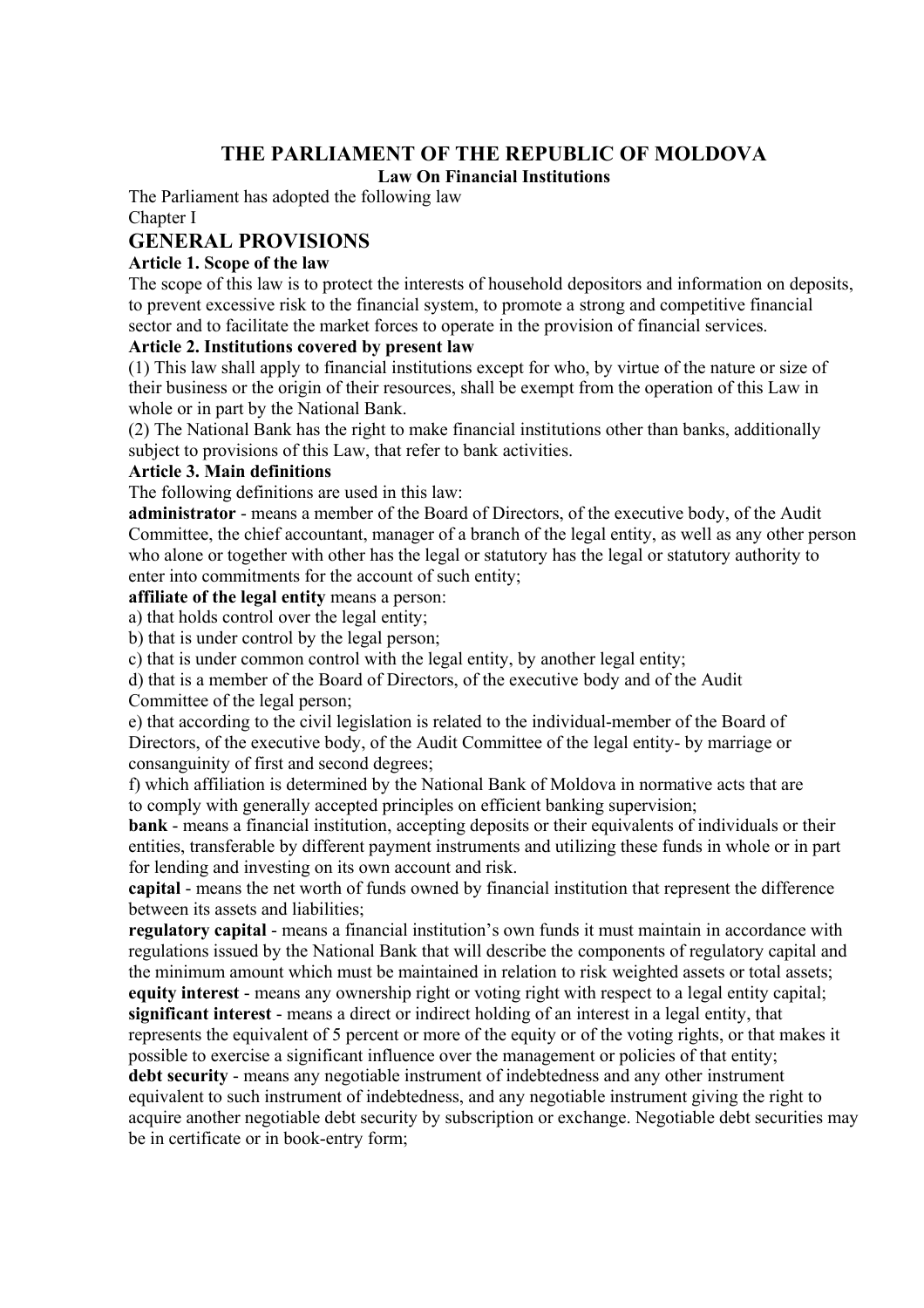**credit** - means any commitment to disburse a sum of money in exchange for a right to repayment of the amount disbursed and to payment of interest or other charges on such amount, any extension of the due date of a debt, any guarantee issued, and any commitment to acquire a debt security or other right to payment of a sum of money;

**subordinate debt** – means a sum of money placed on terms:

- that is not ensured;

- that the maturity term is 5 years at least. If the maturity does not provide a fixed term, the debt is to be repaid on demand by the holder within a term of 5 years at least from the date of placement and providing the preliminary granting by the National Bank of Moldova of the permission issued under conditions of Art. 7 paragraph (2);

- that is not reimbursed before maturity, except cases of bank liquidation;

- that in case of bank liquidation, is to be repaid after redemption of claims by all creditors of the bank, but before redemption of claims by shareholders;

- that may be considered as component of the regulated capital under terms established by the National Bank;

**deposit** - means a sum of money paid on terms:

- that is to be repaid, with or without interest or premium of any kind, and either on demand or at a time or in circumstances agreed by or on behalf of the depositor (person making the payment) and depositary (person receiving it for keeping);

- that are not referable to the provision of property or services or the giving of security;

- whether or not evidenced by any entry in a record of the person receiving the sum, or by any receipt, certificate, note or other document;

**household deposits** - means deposits of individuals;

capital distribution - means a distribution of cash or other property by a financial institution to its owners made on account of that ownership, but not including:

- any dividend consisting only of shares of the institution or rights to purchase such shares;

- any amount paid on deposits of a cooperative bank that the National Bank determines is not a distribution for purposes of article 28, paragraph 4;

**credit documentation** – means the documentation that serves as basis for an agreement entered into by a bank with any other person for the provision of a credit that will include at least:

- current financial situation of the borrower and of any person other person, which constitutes a personal guarantee;

- a description of methods to guarantee the full payment of indebtedness and eventually an evaluation of goods that make the object of the guarantee;

- a description of credit terms and conditions, including the amount of credit, the interest rate, the reimbursement schedule, the objective of the debtor and the purpose of the credit;

- the document with the signatures of persons authorizing credit provision on behalf of the bank;

- other documents determined by the bank;

**branch office** - means a separate entity, that is a legally dependent part of a bank and that conducts all or some financial activities;

**financial institution** - means a legal entity engaged in the business of accepting deposits or their equivalent, non-transferable by any payment instrument and using such funds either in whole or in part to make loans, or investments for its own account and risk;

**remedial action** - means measures to correct the infractions described in Article 38 which include: - the establishment of a plan to increase regulatory capital;

- the establishment of committees of the board of directors to oversee credit administration, asset and liability management, internal audit and controls;

- replacement of the heads of departments;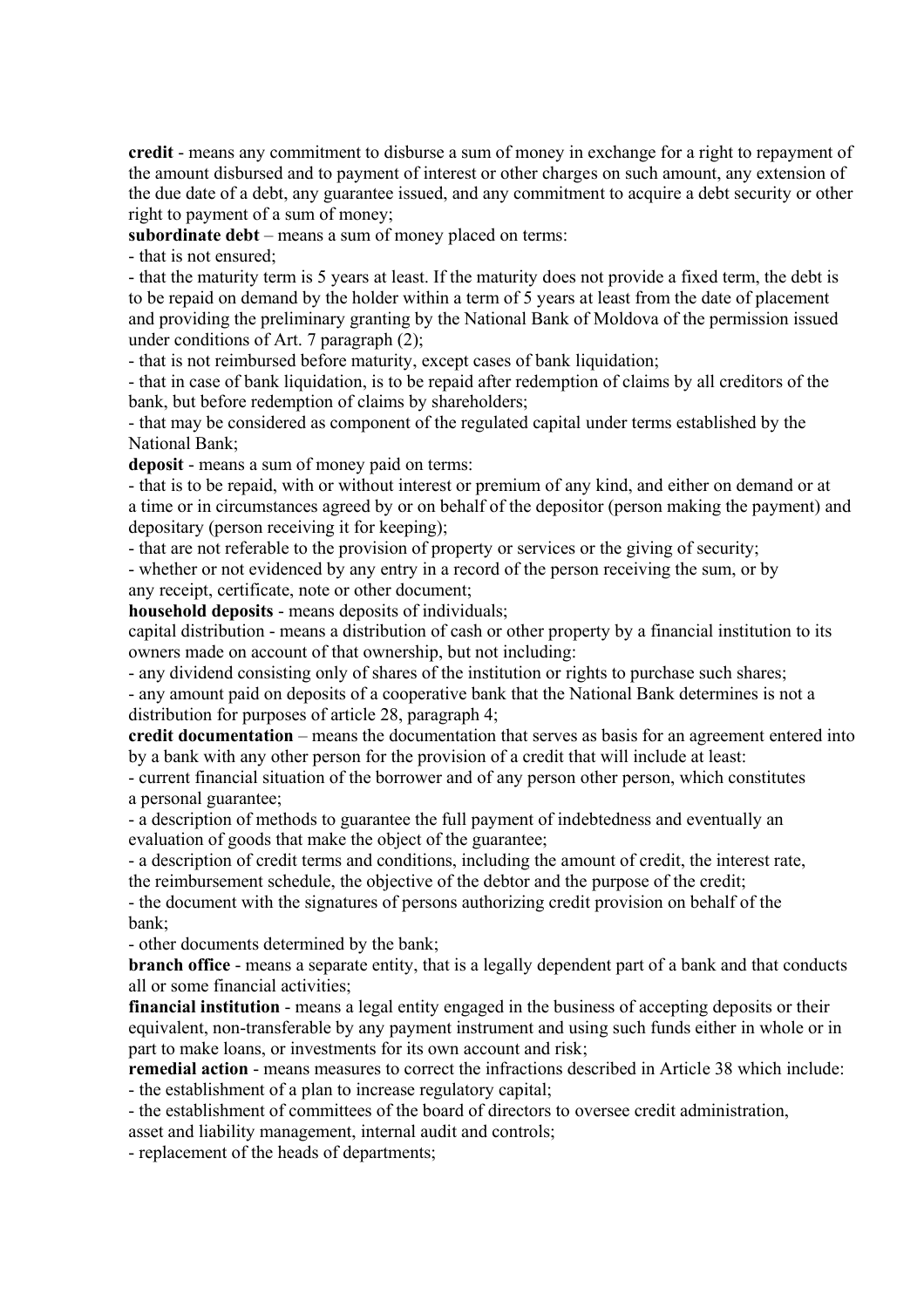- establishing and enforcing improved internal controls;

- other measures;

**order** - means an obligatory directive in implementation of this Law, issued by the National Bank to one or more financial institutions that constitute less than a class of a financial institution; **person** - means an individual or legal entity, association or any group of persons acting in concert, whether or not incorporated;

**regulation** - means an obligatory directive in implementation of this Law, issued by the National Bank to one or more classes of financial institutions and other legal entities and individuals; **subsidiary** - means any legal entity in which another entity or group of entities acting in concert holds:

- the equivalent of 50 percent or more of the voting shares;

- a significant interest that permits such other entity or group of entities to exercise effective control over the management and activity of subsidiary.

[Art. 3 amended by Law No. 249 – XVI of 21.10.2005]

[Art. 3 amended by Law No.  $623 - XV$  of 09.11.2001]

[Art. 3 completed by Law No. 1554 – XIII of 25.02.1998]

Chapter II

# **LICENSING OF BANKS**

# **Article 4. Licensing authority**

The National Bank has the exclusive right for the issuance of licenses to banks.

# **Article 5. Establishment of minimum capital**

(1) The National Bank has the exclusive right for establishing changing the required amount of minimum capital for banks and the maximum quota of each shareholder.

(2) The National Bank may set different requirements for minimum capital for banks in areas with different demographics. The requirements shall be the same for banks in the same area.

[Art. 5 amended by law  $No.623 - XV$  of 09.11.2001]

# **Article 6. License application**

(1) Licenses for financial activity in accordance with Article 26, shall be applied for in writing to the National Bank in such form as it is prescribed and shall be accompanied by the following: a) information on qualifications and experience of the administrators of the proposed financial institution, including professional history for the past ten years;

b) information on the expected paid in capital of the proposed financial institution;

c) a business plan for the proposed financial institution, setting out the organizational structure, the types of financial activities envisaged, and projected financial statements for the first three years etc.;

d) information on the name, residence, and business or professional history for the past 10 years and ownership interest of each person who proposes to own the equivalent of 10 percent or more of any class of voting stock of the bank. For the purpose of this provision, the proposed ownership interest of affiliated persons shall be aggregated to determine the amount of the proposed ownership interest; e) such additional information as shall be prescribed by regulation of the National Bank.

(2) The National Bank may request an applicant to submit additional information for its license application if, in the opinion of the National Bank, the basic information submitted is insufficient. (3) The license concerning a branch office or subsidiary of a foreign bank shall applied for by the foreign bank as shall be prescribed by the National bank regulations.

### **Article 7. License decision**

(1) Within 3 months from the date of its receipt of an application for a license that has been completed to the satisfaction of Article 6, the National Bank shall grant preliminary approval or deny the application and notify the applicant of its decision in writing. Decisions refusing a license shall include an explanation of the grounds on which the license was refused. The grounds for denial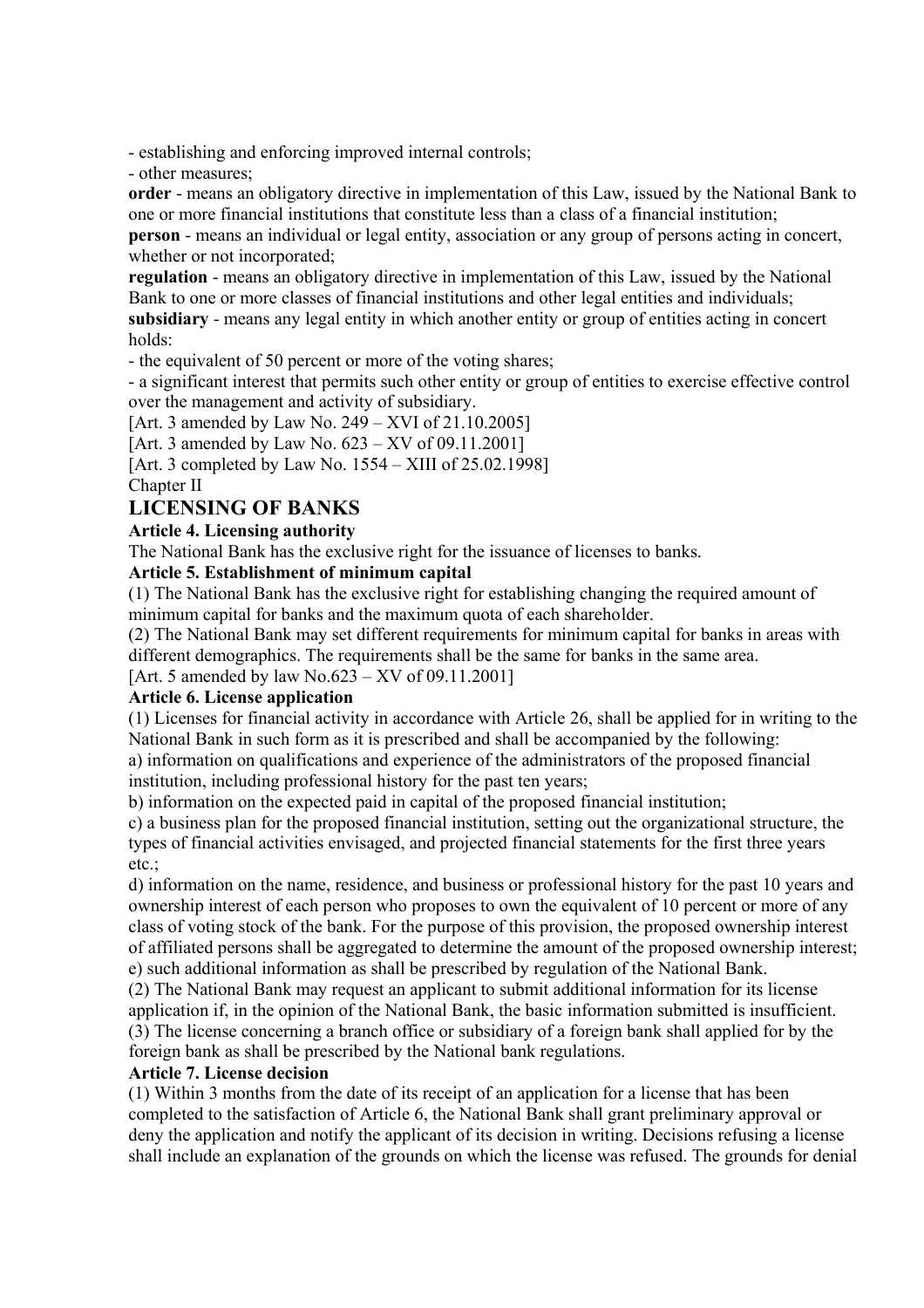of an application may include that the information submitted is insufficient to determine whether the applicant meets the criteria in paragraph (2).

(2) The National Bank shall grant a license only if it is assured that:

a) the bank will comply with the provisions of this Law;

b) the qualifications, experience, and integrity of its administrators and shareholders

with significant interest are appropriate for its business plan and for the financial

activities that the bank will be licensed to engage in;

c) the financial condition of the bank will be satisfactory.

(3) After preliminary approval of an application, the National Bank shall set the following requirements for the bank to receive the license:

a) the payment of the bank initial capital that shall not be less than the minimum capital required; b) the hiring of the specialists;

c) signing an agreement with an auditing firm, in accordance with Article 34;

d) the lease or purchase of operations equipment and bank premises.

(4) If a bank fails to comply within one year with the enumerated requirements, the preliminary approval of the application for a license shall become void.

(5) If the requirements described are satisfied, the National Bank shall issue the license within one month.

(6) Licenses concerning a branch offices and subsidiaries of foreign bank shall be granted only if: a) the foreign bank is authorized to engage in the business of receiving money

deposits or other repayable funds in the foreign country where its head office is located;

b) the competent foreign authorities that supervise the financial activities at the head office of the foreign bank concerned have given their written consent to the granting of such license;

c) the National Bank determines that the foreign bank is adequately supervised on a consolidated basis by such foreign authorities.

(7) Financial institutions carrying out some financial activities that are not defined as banks under this Law are issued licenses as shall be prescribed by the National Bank.

(8) The National Bank shall not grant the licence if the capital of the establishing banks does not comply with the minimum capital required for the relevant license plus expenses for bank establishment. Expenses related to bank establishment shall be made within the limits provided in the business plan worked out in accordance with provisions of Article 6 paragraph (1) point c)." [Art. 7 amended by law No. 623 – XV of 09.11.2001]

### **Article 8. Scope of license. Licensing additional activities. Fees**

(1) The licenses shall be granted for an indefinite period of time and shall not be transferable.

(2) Banks with the capital that has attained the amount that would entitle them to engage in additional financial activities, in accordance with Article 26, may apply to the National Bank in the form it is prescribed.

(3) If in the opinion of the National Bank, the applicant bank's capital has attained the requisite amount, the National Bank may authorize such bank to engage in additional financial activities. Otherwise, the National Bank shall deny such application and provide the reasons therefore in writing.

(4) The National Bank may charge fees on account of the processing of a license application, issuance of a license and possession of a license in the amount as established by the Administrative Council. Such fees are transferred to the state budget and shall not be refunded in case a license application is denied or a bank does not commence business or ceases operations.

### **Article 9. Register of banks**

(1) A register of authorized banks shall be kept by the National Bank that shall record for each licensed bank the name, the head office and branch office addresses, and copies of the documents listed in Article 17. This register shall be opened for the public.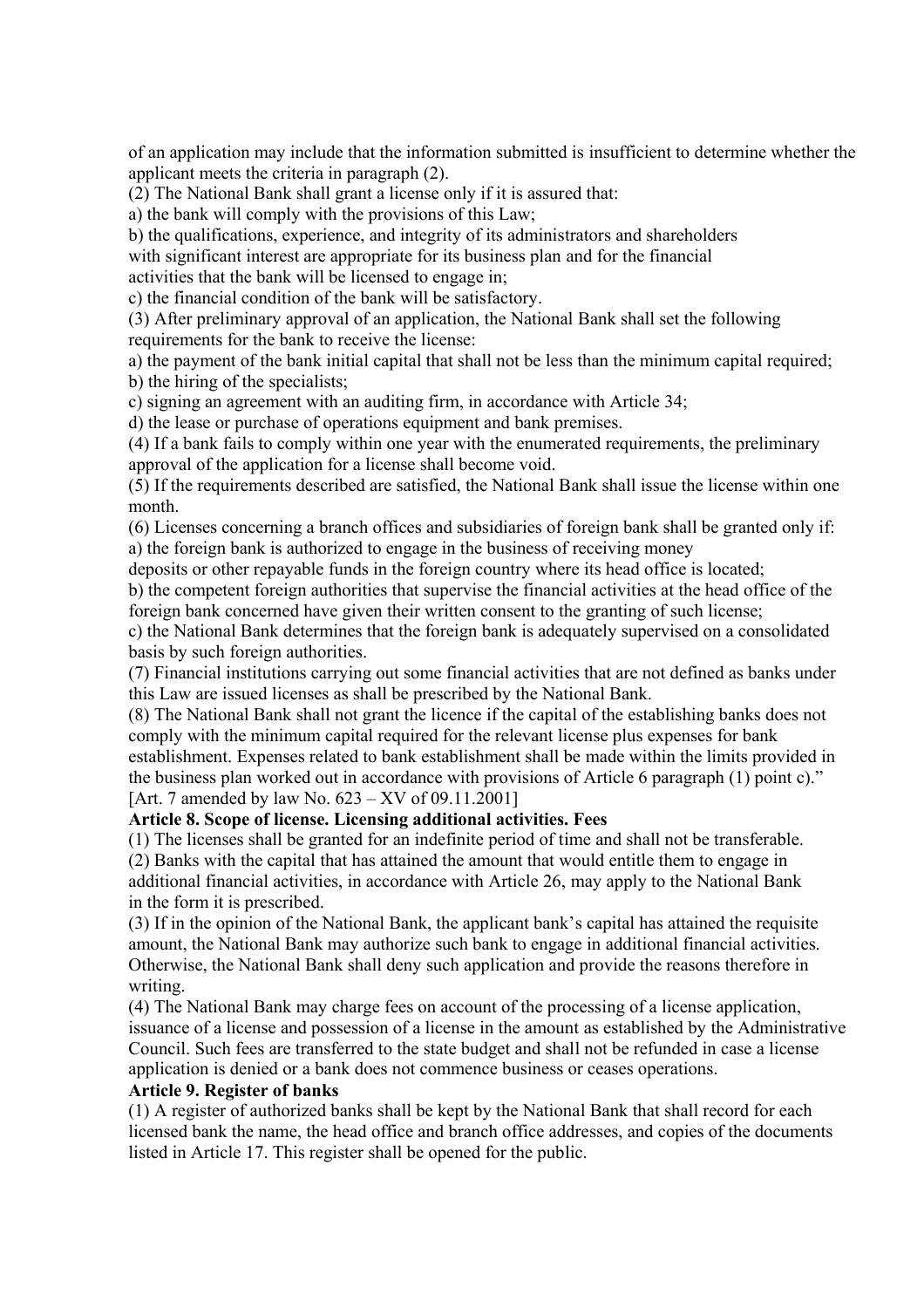(2) A copy of the register of authorized banks shall be kept for public inspection by each regional office of the National Bank.

(3) Banks whose licenses have been revoked shall be removed from the register through respective record.

[Art. 9 amended by Law No. 623 – XV of 09.11.2001]

### **Article 10. Revocation of a license**

(1) The National Bank may revoke the bank license only:

a) upon a request of the bank;

b) following an infraction pursuant to Article 38;

c) the license has been obtained on the basis of false information submitted by or concerning the applicant;

d) the bank has not commenced operations within twelve months after the receipt of the license or has ceased for more than 6 months to engage in the business of receiving money deposits or other repayable funds;

e) another bank that holds a significant ownership interest in the bank has had its license revoked; f) a reorganization or sale of substantially all the assets of the bank has occurred;

g) the holder of a significant interest in the bank has transferred or otherwise lost such interest without the prior written consent of the National Bank;

h) the owners of the bank have decided to liquidate the bank, or the bank has ceased to exist as a legally independent entity;

i) the financial activities of the bank during its first three years of operation differ substantially from those presented in the application for a license and in the opinion of the National Bank, such deviation is not justified by changed economic circumstances;

j) the owners of the bank do not observe legal provisions to ensure prudent management of the bank or do not allow performance of efficient supervision.

(2) When a bank requests that the National Bank revoke its license, the National Bank shall decide on the request within thirty days after its receipt.

(3) The license issued to a foreign bank concerning its branch offices must be revoked by the National Bank if the foreign bank has lost the authority to engage in the business of receiving money deposits or other repayable funds in the foreign country where its head office is located.

(4) A decision by the National Bank to revoke a license shall be communicated forthwith in writing to the bank and branch office, as well as the tax authorities and shall give the grounds for the decision.

[Art. 10 amended by Law No. 249 – XVI of 21.10.2005]

[Art. 10 amended by Law No. 623 – XV of 09.11.2001]

### **Article 11. Publication and effect of license revocation**

(1) The decision to revoke a license shall be published within 7 days after it was adopted in the Official Monitor of the Republic of Moldova, in newspapers of general circulation, as well as in newspapers wherever the offices of the bank concerned are located.

(2) The decision to revoke a license shall become effective on the date of its approval.

(3) Starting on the date that the revocation of a license takes effect, the bank shall be prohibited from engaging in any financial activity, and shall as soon as practicable thereafter liquidate its assets, terminate accepting deposits and discharge its liabilities. During the receivership the bank has to comply with the provisions of this Law, as before the license was revoked.

[Art. 11 amended by Law No. 623 – XV of 09.11.2001]

# **Article 12. Prohibitions**

(1) No one shall engage into financial activities, including acceptance of deposits or of equivalent of thereof without a license issued by the National Bank of Moldova.

(2) No person other than a bank shall accept household deposits or their equivalent.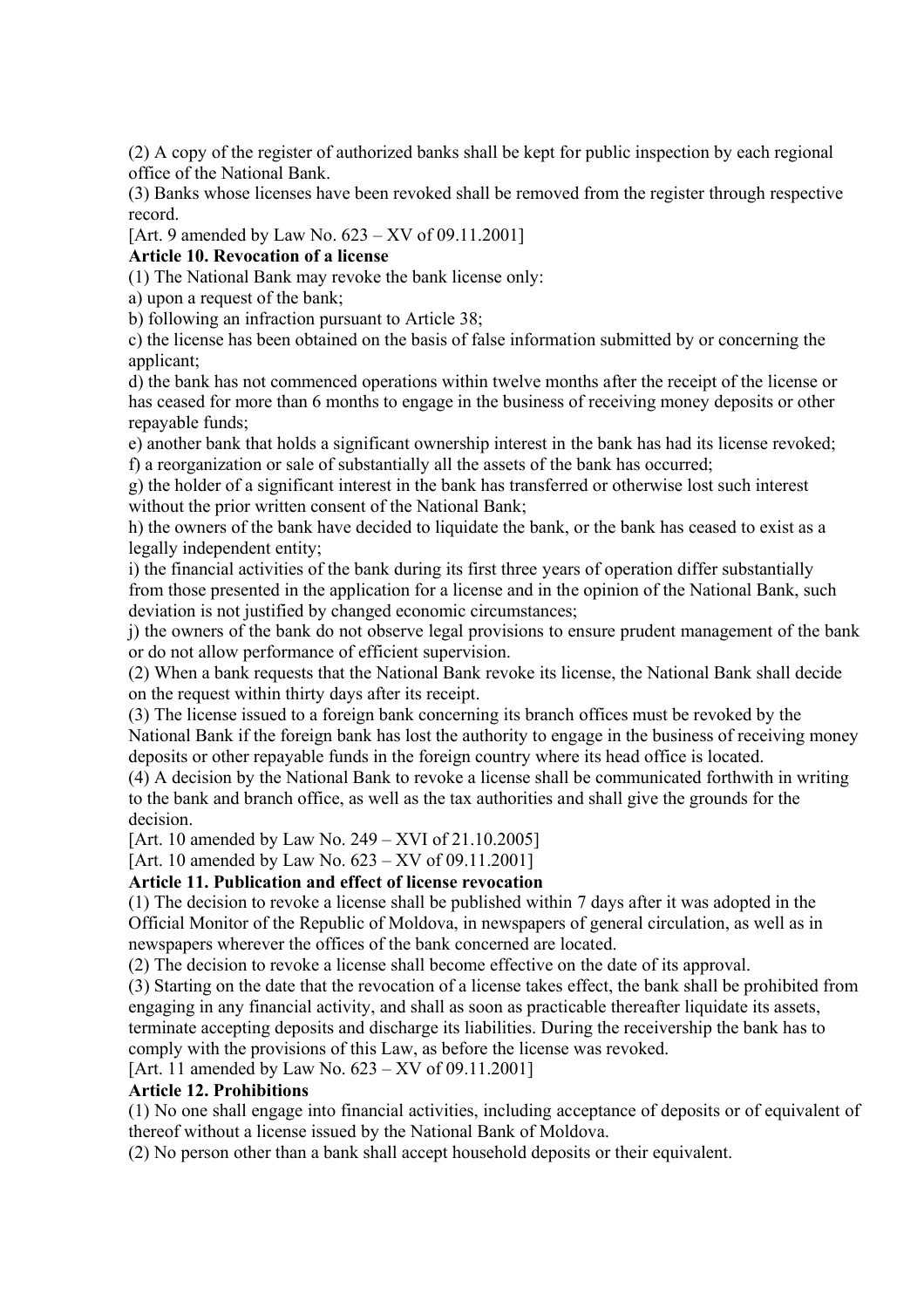(3) No one shall use the word "bank" or derivatives of the word "bank" in respect of a business, without a license issued by the National Bank, unless such usage is recognized by law or international agreement, or unless it shall be clear from the context in which this word and its derivatives are used that it does not concern financial activities.

(4) No foreign bank shall be permitted to engage directly in any financial activity in the Republic of Moldova unless the activity is undertaken through a branch office or subsidiary for which a license has been issued by the National Bank. A foreign bank may open representation offices in the Republic of Moldova only after notifying the National Bank as in accordance with the normative acts of the National Bank of Moldova. Representation offices of foreign banks shall limit their activity to acts of information, connection or representation and shall not be engaged in any activity provided in Article 26.

(5) No person shall make a misstatement of material fact or false representation or do anything to create a false appearance or engage in any manipulative device to practice in relation to taking of deposits.

[Art. 12 amended by Law No. 249 – XVI of 21.10.2005]

[Art. 12 amended by Law No. 623 – XV of 09.11.2001] Chapter III

# **ORGANIZATION AND ADMINISTRATION OF BANKS**

# **Article 13. Organizations and independence of banks**

(1) Banks shall be organized as joint stock companies under the Company Law. Banks shall be established as opened joint stock companies.

(2) Each bank shall enjoy complete legal, operational, financial and administrative autonomy from any other person, including the National Bank, the Government and any other public administration entities, unless the law specifically otherwise provides. No person shall limitate the banks' autonomy, influence any administrator of a bank in the discharge of his duties or to interfere in the activities of any bank, except in the execution of a specific authority or duty under the law.

(3) Each bank shall enjoy freedom of contract, and the right to own and dispose of movable and immovable property, and to be a party to legal proceedings.

(4) Banks may open branches and representation offices in the Republic of Moldova and other states only upon the preliminary approval of the National Bank, as provided in normative acts adopted by the National Bank.

[Art. 13 amended by Law No. 249 – XVI of 21.10.2005]

[Art. 13 amended by Law No. 623 – XV of 09.11.2001]

# **Article 14. Capital**

The minimum amount that banks must maintain as regulatory capital, and the minimum amount that must be subscribed and paid in on the capital stock of banks, shall be determined by the National Bank. Stocks shall be paid only with own money means.

[Art. 14 amended by Law No. 623 – XV of 09.11.2001]

# **Article 15. Restrictions on ownership and holdings**

(1) The transfer by transactions of an equity interest in a bank shall require the written authorisation of the National Bank if, as a result of such transfer, any one person or number of persons acting in concert, would, directly or indirectly, hold a significant interest in such bank, as well as if, as a result of increase of such interest, the set limits of 25%, 33% and 50% shall be reached or exceeded. Determinations shall be based upon the criteria described in Article 7, paragraph (2). The voting right of shareholders holding significant interest in a bank without the authorisation of the National Bank or of those that obtained equity interest that have lead to surpassing of maximum limits provided in para (2), shall be reduced, as of the date of the National Bank notice, with the value of equity interest exceeding the limits allowed by the National Bank. Shareholders must obtain the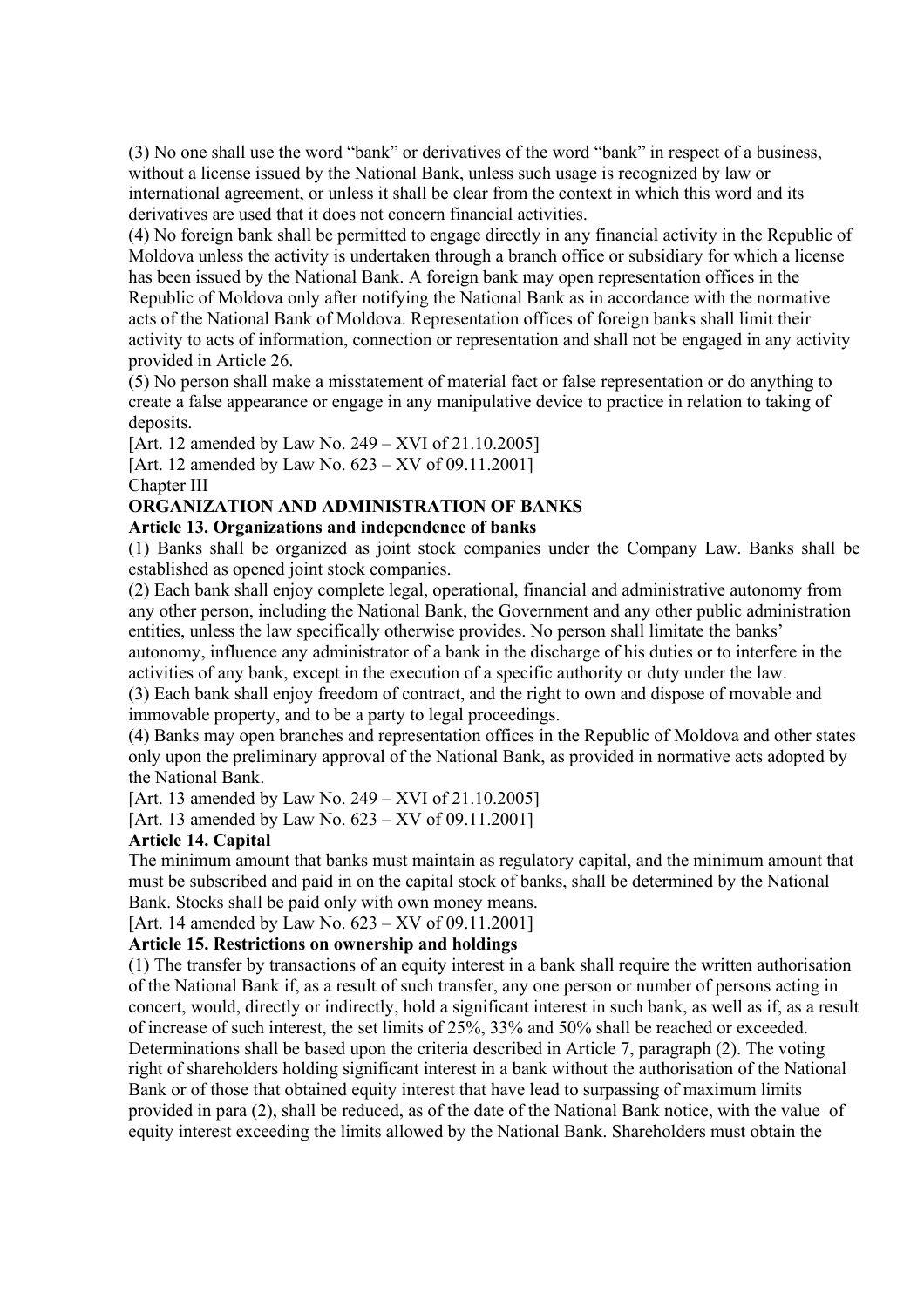authorisation of the National Bank within three months or sell stocks held without such authorisation. Upon the expiration of this term, if stocks were not sold or

no authorisation was received from the National Bank, the bank shall have to withdraw relevant stocks, to issue new stocks in same volume and category and to transfer gains from selling of such stocks to the initial holder after deduction of selling expenses.

(2) The amount of all equity interests in a bank, owned directly or indirectly by resident persons of off-shore zones and / or countries, as well as / or by groups of persons acting in concert, within which there is a person from mentioned zones and / or countries, shall not exceed the significant interest.

(3) No bank shall, alone or in concert with one or more other persons, without prior written authorization of the National Bank, directly or indirectly:

a) hold an equity interest in a legal entity that is engaged in other than financial activities that either represents a significant interest or exceeds as to its net current value the equivalent of 15 percent of the bank's regulatory capital;

b) or permit the aggregate net current value of all such equity interests to exceed the equivalent of 50 percent of the bank's regulatory capital.

(4) No such authorization from the National Bank shall be required for equity interests except equity interest in capital of banks:

a) that have been acquired by a bank in lieu of repayment of credit granted by the bank, in which case the bank may entirely dispose of such equity interests within one year or within such longer time period as the National Bank in exceptional circumstances may decide;

b) held by a bank as an agent.

[Art. 15 amended by Law No. 249 – XVI of 21.10.2005]

[Art. 15 amended by Law No. 623 – XV of 09.11.2001]

### **Article 16. Reorganizations of banks**

The reorganization or sale of substantially all the assets of a bank shall require the prior written authorization of the National Bank. Determinations shall be based upon the criteria described in Article 7(2). The bank or banks established following merging or decomposition shall start the activity only if having received the authorisation of the National Bank. Reorganizations and amalgamations that would be inconsistent with the provisions of Article 27 shall not be authorized. [Art. 16 amended by Law No. 249 – XVI of 21.10.2005]

[Art. 16 amended by Law No. 623 – XV of 09.11.2001]

### **Article 17. Charter and by-laws**

(1) Each bank shall have a charter that shall specify its corporate name and address, its purposes, Jurisdiction and authority of its Board of Directors, as well as the amount of its capital, the classes, numbers and nominal values of its shares, and the voting rights attaching to its shares. No amendment of the charter of a bank shall take effect without the prior written consent of the National Bank.

(2) Each bank shall be governed by internal by-laws, approved by its Board of Directors, which in compliance with its charter shall establish:

a) the structural organization and functions of the bank, including administration and control units and their jurisdiction:

b) sub-units functions, supervisory positions employees;

c) the limits of the authority of the administrators and other employees of the bank to engage in financial activities in the name and for the account of the bank;

d) the functions of the Audit Committee and other permanent committees.

(3) Each bank shall submit to the National Bank a duly certified copy of its registered charter, its bylaws,

and a list of the officials of the bank who are authorized to act on its behalf, together with their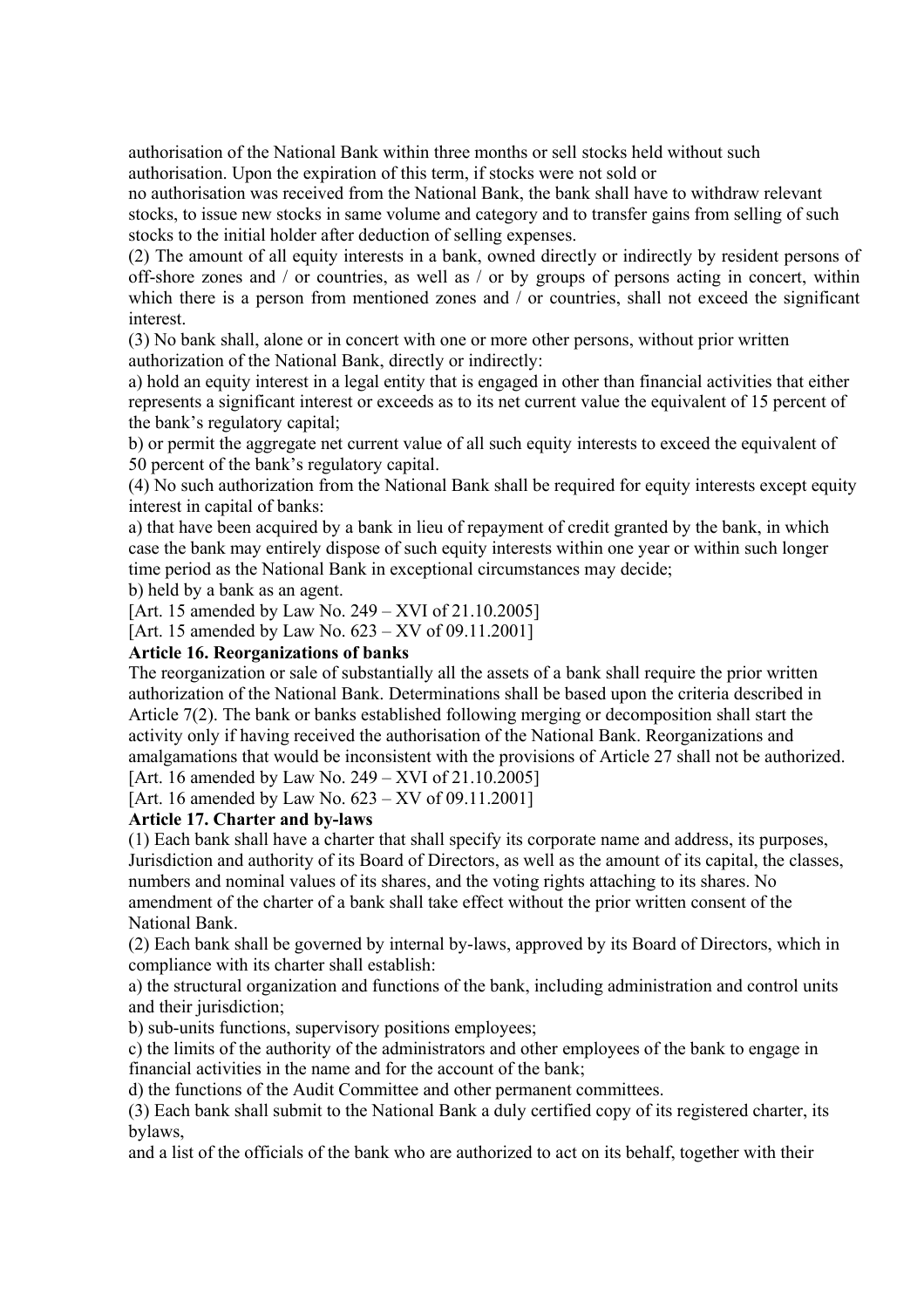specimen signatures and a description of the limits of their authority.

# **Article 18. Administrative and control structure of banks**

(1) Each bank shall be managed by the general meting of shareholders, the Board of Directors, the executive body and the Audit Committee. The Board of Directors is the administration authority of the bank that shall carry out supervision functions and shall establish and ensure the bank policy operation. Attributions of the Board of Directors shall be specified in the charter and internal regulations of the bank.

(2) Each bank shall be overseen by an Audit Committee, as responsible for control of the bank's activity.

[Art. 18 amended by Law No. 623 – XV of 09.11.2001]

# **Article 19. Board of Directors**

(1) The Board of Directors of a bank shall have an uneven number of not less than three members. Board members shall be appointed by the general meeting of shareholders of the bank for a period of not more than four years. Board members may be reappointed for subsequent periods of four years. The general meeting of shareholders of a bank may establish remuneration for Board membership. The majority of Board members shall be persons not affiliated to the bank, except for affiliation determined by membership in bank Board.

(2) A person shall not be eligible to become a member of the Board of Directors of a bank, or shall by decision of the general meeting of shareholders of the bank be relieved of his membership on the Board of Directors of the bank, in the event that:

a) he is or would be a member of the Board of Directors of two or more other banks of the Republic of Moldova;

b) he has been deprived of the right to sit on the Board of Directors;

c) he serves, or he served during the preceding twelve months' period on the Administrative Council of the National Bank;

d) he has been subject to an insolvency proceeding and not discharged from payment of past debts.

(3) The Board of Directors of a bank and its members cannot delegate their responsibilities to others.

[Art. 19 amended by Law No. 249 – XVI of 21.10.2005]

[Art. 19 amended by Law No. 623 – XV of 09.11.2001]

# **Article 20. Audit Committee**

(1) The Audit Committee shall have an uneven number of not less than of three members appointed by the general meeting of shareholders of the bank for period of 4 years. Members of the board of Directors shall not concurrently serve on the Audit Committee. The majority of members of the Audit Committee shall not be persons employed at the bank.

(2) The Audit Committee shall:

a) establish appropriate accounting procedures and accounting controls for the bank, according to the National Bank regulations, supervise compliance with such procedures, and audit the bank's accounts and records;

b) monitor compliance with the laws and regulations applicable to the bank and report to the Board of Directors thereon;

c) deliver advise on any matters submitted to it by the Board of Directors or that it wishes to address.

(3) The Audit Committee shall meet ordinary once per quarter and extraordinarily when convened by the Board of Directors or by two of its members. Decisions shall be taken by a majority of the members that have no right to abstain

[Art. 20 amended by Law No. 249 – XVI of 21.10.2005]

[Art. 20 amended by Law No. 623 – XV of 09.11.2001]

### **Article 21. Requirements to administrators**

All persons elected or appointed as administrators of a bank must meet the criteria established by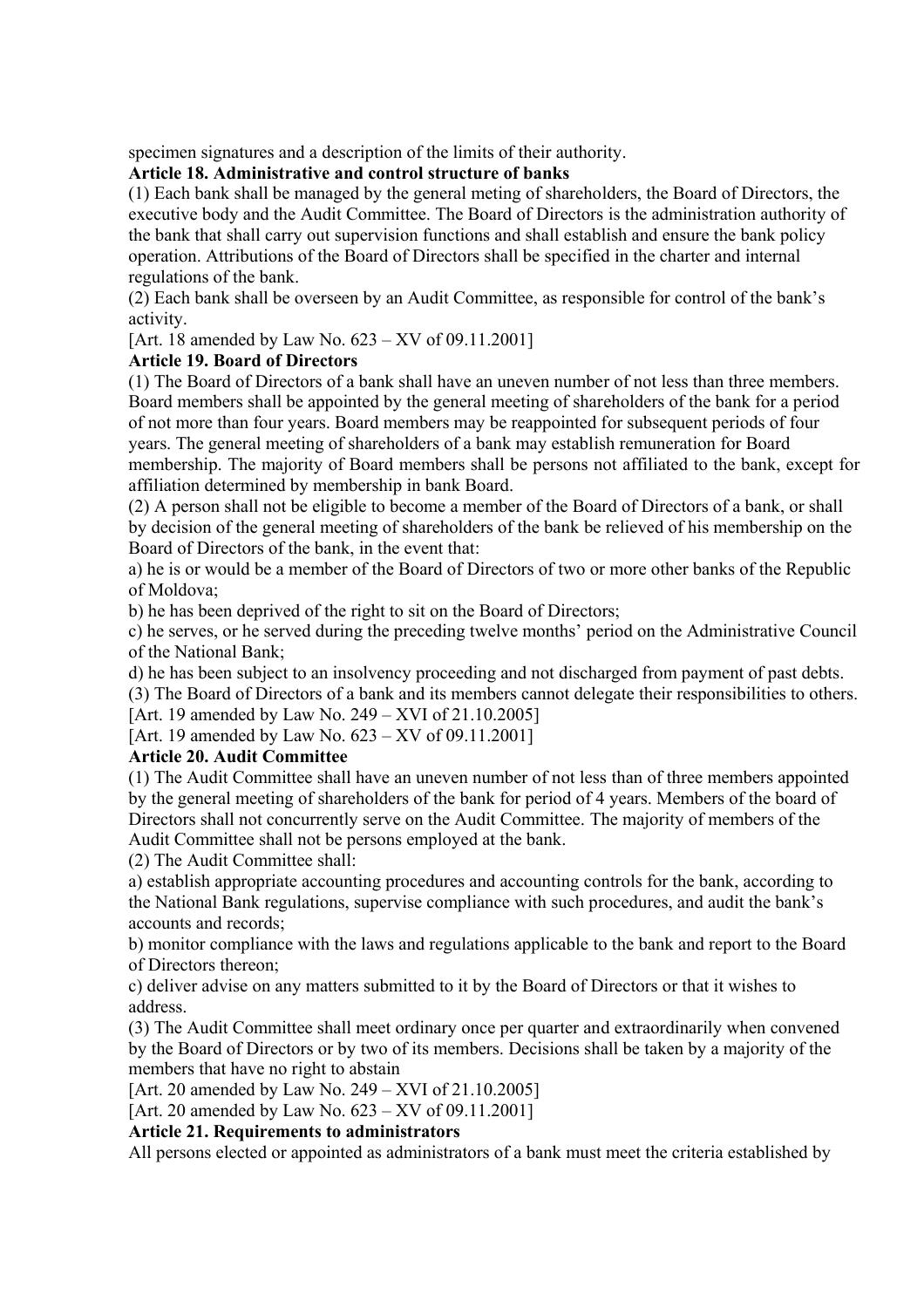National Bank regarding qualifications, experience, reputation in business circles, must be free of any legal proceedings and evidence of financial and administrative problems at previous work, financial fraud, tax avoidance etc. Only individuals may be elected as administrators of a bank, except members of the Audit Commission whose powers and authorities may de delegated to the audit company, is such company does not conduct the audit of the bank. Such persons must receive the confirmation of the National Bank prior starting to act as administrators. The decision on such confirmation shall be issued under provisions of Art. 7 (2).

[Art. 21 amended by Law No. 249 – XVI of 21.10.2005]

[Art. 21 amended by Law No. 623 – XV of 09.11.2001]

### **Article 22. Secrecy and fiduciary obligations**

(1) Present and past administrators, employees and agents of a bank shall be required to keep secret, and not to use for personal gain or gain by other than the bank that they serve or have served, or permit to be examined by others, any information that they obtained in the course of their services to the bank.

(2) This type of information may be disclosed only to the National Bank, its inspectors, accounting experts and external auditors appointed by it, judicial and investigatory authorities, Accounting Chamber, the Centre for Economic Crime and Corruption Prevention, relevant fiscal authorities as the law shall provide, and when the protection of the bank's own interest in legal proceedings requires disclosure. Banks are obliged to present to the investigatory authorities the materials concerning non-performing and compromised loans, determined by them in conformity with the norms of the National Bank, for undertaking measures in conformity with currently effective legislation. Commercial banks are also obliged to submit documents confirming the opening of accounts to the tax payers, within 5 days from the opening of such banking accounts.

(3) Banks shall introduce suitable procedures so that their administrators and employees are not placed in a situation where their duty to one customer conflicts with their duty to another, or their own duty conflicts with their duty to a customer.

[Art. 22 amended by Law No.1163 – XV of 27.06.2002]

[Art. 22 amended by Law No. 1146 – XV of 20.06.2002]

[Art. 22 amended by Law No. 390 – XV of 20.07.2001]

[Art. 22 amended by Law No. 1476 – XIII of 04.02.1998]

[Art. 22 amended by Law No. 815 of 24.04.1996]

### **Article 23. Money Laundering**

(1) No bank shall conceal, convert, or transfer cash or other valuables, knowing that it is derived from criminal activity, for the purpose of concealing its illicit origin or of assisting any person who is involved in such activity to evade the legal consequences of his action.

(2) It is considered that the bank is knowledgeable of the illicit origin of the cash or other valuables if it is inferred from objective factual circumstances.

(3) Banks shall inform the competent authorities of the evidence that cash or other valuables are derived from criminal activity, as prescribed by the law. providing such information is not considered a violation of Article 22.

#### **Article 24. Conflicts of interest**

(1) An administrator of a bank who is a party to a material contract or a proposed material contract with the bank or is an administrator of, or has a material interest in or a material relation to any person who is a party to a material contract or a proposed material contract with the bank, shall disclose in writing to the bank about its material interest when the contract comes or ought to come to the attention of the administrator.

(2) Any administrator shall submit to the Board of Directors not less than annually a notice in writing that shall be a sufficient declaration of conflict of interest. Sufficient declaration of conflict of interest means providing the names and addresses of the administrator's associates, full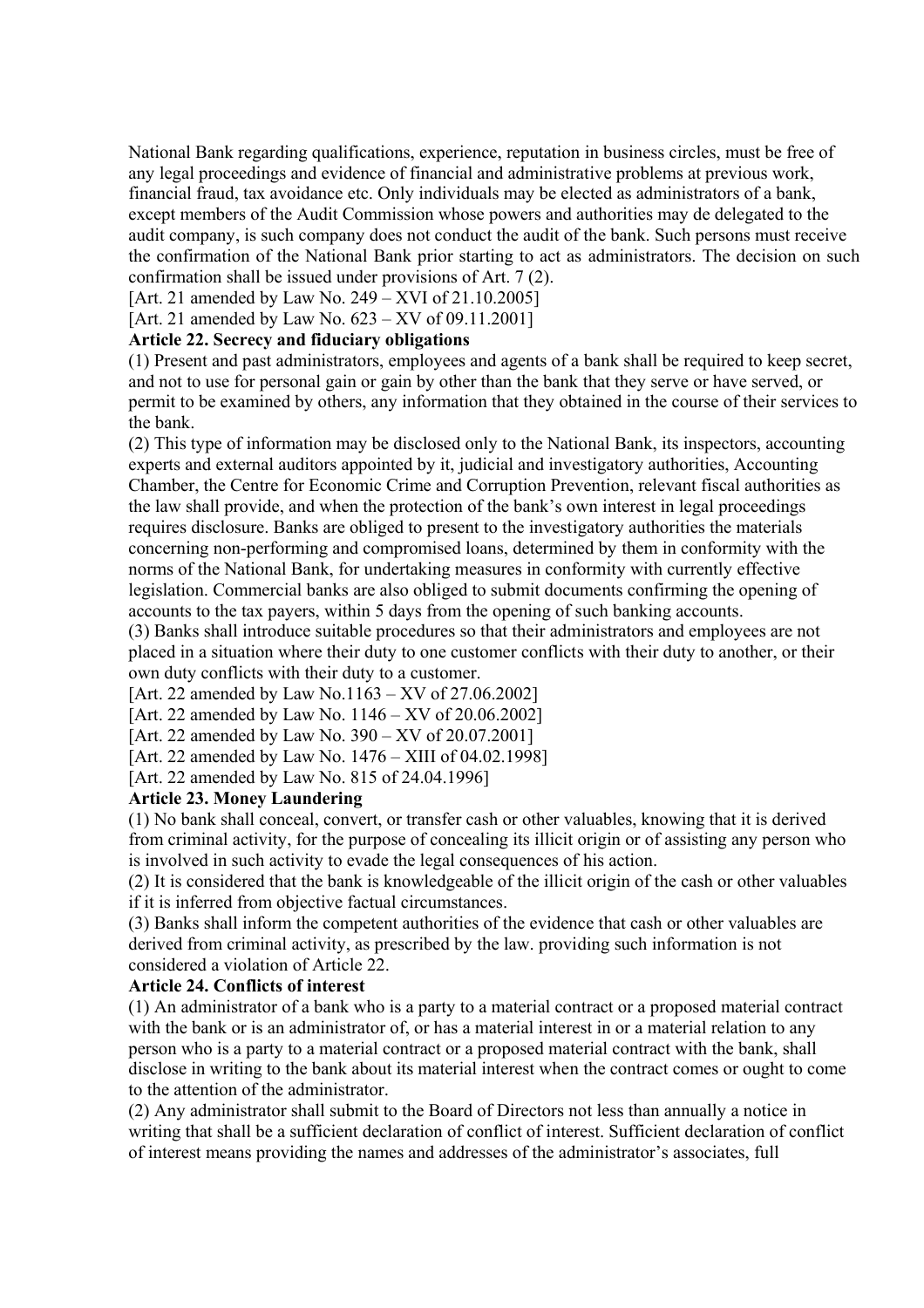particulars of activity or family interest that such person has, and stating that the person is to be regarded as interested in any material contract with a person named in the notice.

(3) An administrator who has a material interest to a contract shall leave any meeting at which the contract is discussed. At the same time his presence at the meeting is considered for purposes of constituting a quorum and when voting as refrained. The chairman of the meeting has the decisive vote if there is a parity.

(4) For the purposes of paragraphs 1 and 2 an interest shall be material if it is material with reference to the wealth, business or family (first and second degree of consanguinity) interests of the person having the interest. A person has a material interest in any company if the person owns, directly or indirectly, a significant interest in the company, or is an administrator of the company, and any partnership if a the person is a partner.

(5) Where an administrator fails to disclose a material conflict of interest:

a) a court may, on the application of the bank, one or more shareholders, or the National Bank set aside the contract on such terms as it thinks fit;

b) the National Bank may, by written order, suspend the administrator from office for any period not exceeding one year, or remove the administrator from office permanently.

(6) Independently of the fiduciary obligation under Article 22(3), administrators of banks have a fiduciary duty to the bank that they serve and to the bank's customers to place the bank's interests and its customers' interests before their own pecuniary interest.

# Chapter IV

# **OPERATIONS**

### **Article 25. Prudential requirements**

(1) Financial institutions shall conduct their administration and operations in accordance with sound administrative and accounting procedures, the requirements of the law, and the regulations issued by the national Bank.

(2) Financial institutions shall maintain adequate capital and sufficient resources, and, with due regard to the nature of their business, shall ensure that their assets are diversified as to risk of loss.

### **Article 26. Financial activities allowed to banks**

(1) Banks may conduct the following activities within the issued authorisation:

a) receiving deposits (in the form of demand or time deposits etc.) bearing interest or not;

b) extending credit (consumer and mortgage credit, factoring, with or without recourse, financing of commercial transactions, issue of warranties and collateral etc.);

c) borrowing funds, buying and selling for their own account or for account of customers (excluding underwriting) of:

- money market instruments (checks, bills of exchange and certificate of deposit etc.);

- futures and options relating to debt securities or interest rates;

- interest rate instruments;

- debt securities;

d) providing payment and collection services;

e) issuing and administering means of payment (payment cards, travellers' checks

and bankers' drafts etc.);

f) money (including foreign currency) broking;

g) financial leasing;

h) providing credit reference services;

i) providing services as a financial agent or consultant not including services described in subparagraphs (a) and (b);

j) dealing in foreign currencies, including contracts for the future sale of foreign currencies;

k) providing trust services (investment and administration of funds received in trust), safekeeping and administration of securities and other valuables etc.;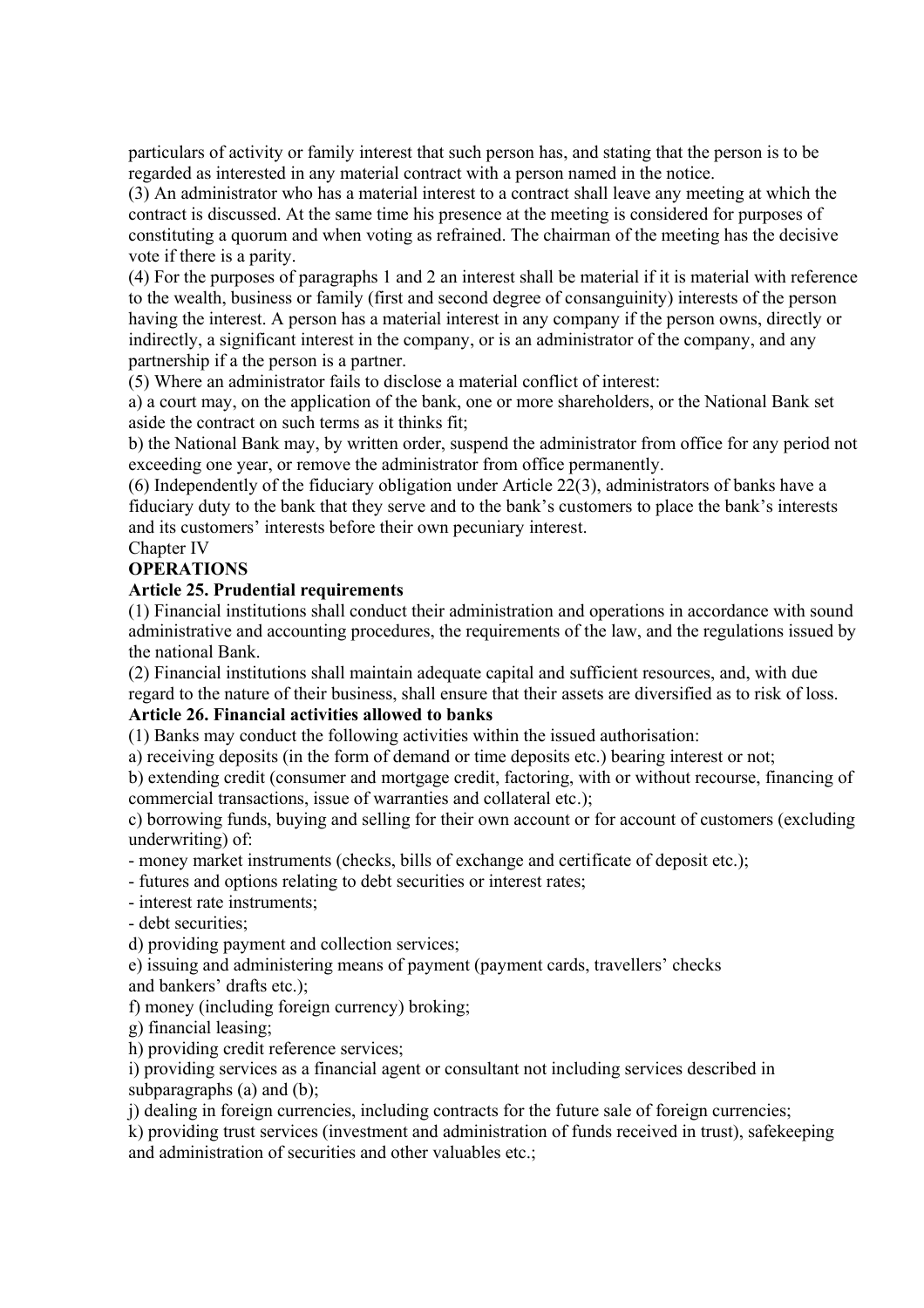l) providing services as an investment portfolio manager or investment adviser;

m) underwriting and distribution of debt and equity securities and dealing in equity securities; n) such other financial activities as approved by the National Bank.

(2) Banks shall be authorized in their licenses to engage in the financial activities, as follows: a) banks with the minimum amount of required capital that is less than two times the minimum amount, may engage in the financial activities described in paragraph  $(1)$   $(a-i)$  and  $(n)$  only in Moldavian Lei, except activities described in paragraph (1) f) and opening of accounts / placement of means with other banks of the Republic of Moldova;

b) banks with between two and three times the minimum amount of required capital, may engage in the financial activities described in paragraph  $(1)$   $(a-k)$  and  $(n)$ ;

c) banks with more than three times the minimum amount of required capital, may engage in the financial activities described in paragraph (1).

(3) No bank shall engage in financial activities that exceed those specifically authorized by its license.

[Art. 26 amended by Law No. 623 – XV of 09.11.2001]

### **Article 27. Prohibited anticompetitive transactions and practices**

(1) Financial institutions shall refrain from:

a) entering into transactions or operations that would provide them, alone or together with others, a position of dominance on the money, financial and foreign exchange markets;

b) engaging in manipulative practices that could result in an unfair advantage for themselves and third parties.

(2) No financial institution shall require any person to contract to receive any financial service or any goods or other service from an affiliate as a condition of being permitted to contract with the financial institution to receive any financial service.

(3) No bank and no financial institution affiliate of a bank shall:

a) extend credit beyond limits determined by the National Bank to a person or underwrite or place tangible assets or arrange financing from third parties to that person to enable the person to repay his obligation to the affiliate;

b) underwrite or place tangible assets of a person and extend credit to that person to enable him to pay the principal, interest or dividend on such securities;

c) underwrite, place, or distribute securities and within 60 days of the initial sale, purchase or recommend the purchase of such securities in the capacity of asset manager or investment advisor. (4) No bank shall purchase from an affiliate of the bank:

a) assets of that affiliate;

b) securities to be underwritten, placed or distributed by that affiliate or that have been so underwritten, placed or distributed within the past year.

(5) No bank shall provide credit enhancement for or extend credit to facilitate the purchase of securities underwritten, placed or distributed by an affiliate of the bank.

[Art. 26 amended by Law No. 623 – XV of 09.11.2001]

### **Article 28. Prudential measures**

(1) Banks shall observe the following maximum limits as prescribed by the National Bank: a) the maximum ratios and exposures to be maintained by a bank concerning its assets, risk weighted

assets, and of-balance sheet items and various categories of capital and reserves;

b) the maximum aggregate amount of credits, expressed as a percentage of its regulatory capital, that a bank shall be permitted to extend to any single person or group of interrelated persons;

c) the maximum aggregate amount of credits, expressed as a percentage of the aggregate amount of all its credits, that a bank shall be permitted to have committed or outstanding to or for the benefit of the ten largest borrowers (including groups of interrelated persons).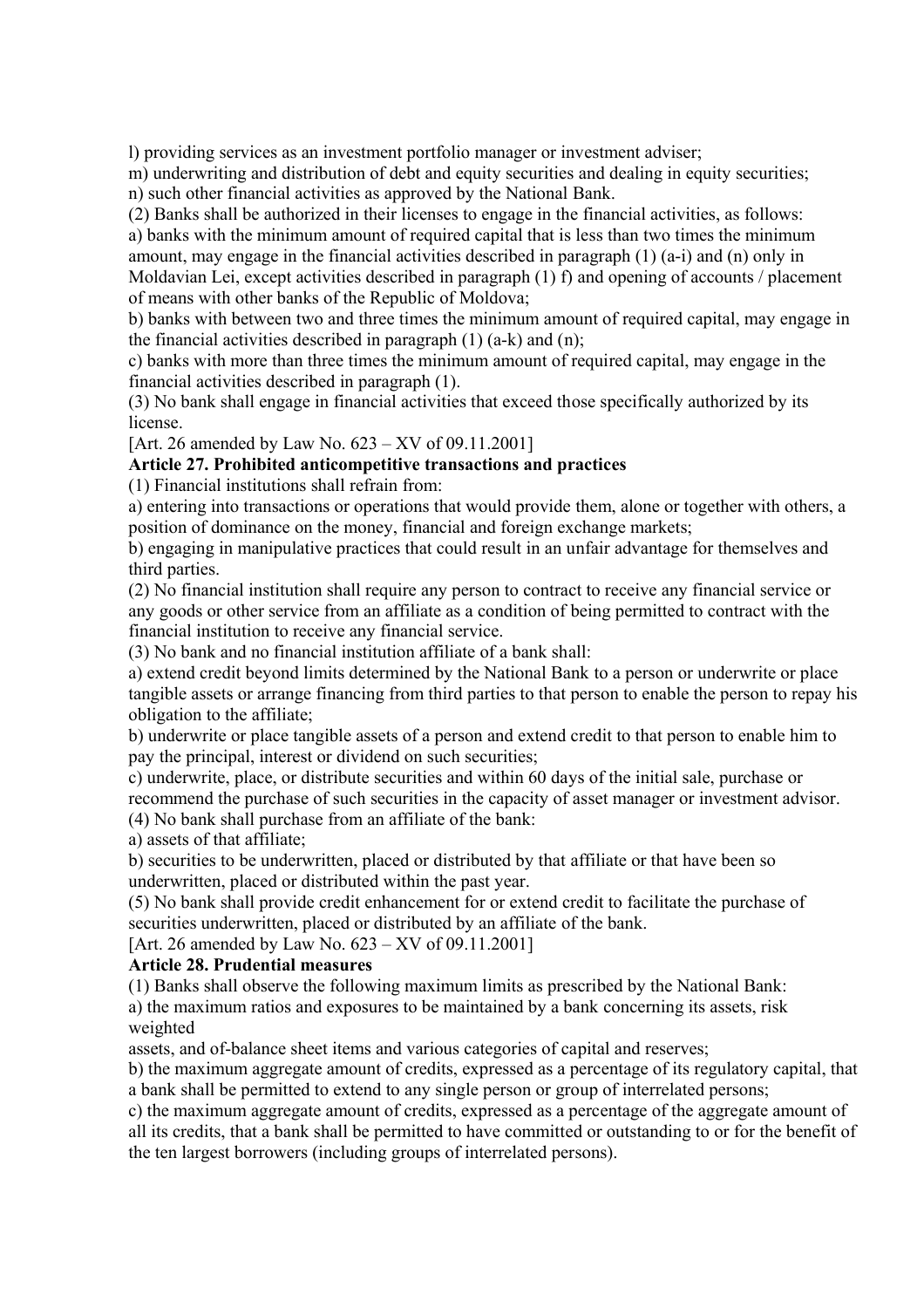(2) According to the regulations of the National Bank, banks shall observe the following requirements concerning:

a) the minimum amount of liquid resources or specific categories of such resources in relation to the value or change in value of assets (including guarantees and collateral received) or specific categories thereof, or in relation to the amount or change in amount of liabilities or specific categories of liabilities;

b) the maximum aggregate amount of real estate investments, or specific categories thereof;

c) classification and evaluation of assets and specific risk provisions to be made on the basis of such classification and evaluation against losses on loans and the time when earnings on such loans may no longer be accounted for as income except as received in cash;

d) the types or forms of credits and investments made;

e) matching as to maturity and interest in respect of assets and liabilities;

f) unhedged positions in foreign currencies, precious metals or precious stones, exceeding a specified size.

(3) Non compliance with the requirements described in paragraphs (1) and (2) will result into use of the provisions of Article 38.

(4) A bank shall make no capital distribution if in the opinion of the National Bank, after making the distribution, the bank would have less than the minimum regulatory capital.

(5) A bank shall not extend credits under the warranty of own issued stocks.

(6) No financial institution may engage directly in enterprise activity, or services other than financial services.

[Art.28 completed by Law No.  $623 - XV$  of 09.11.2001]

### **Article 29. Records of financial institutions**

A financial institution shall prepare and maintain at its head office the following records:

a) its charter and by-laws and all amendments thereto;

b) a register of its shareholders, including the number of shares registered in the name of each shareholder, as in accordance with the Law on Securities Market;

c) minutes of meetings and resolutions of the Board of Directors;

d) minutes of meetings and resolutions of the shareholders;

e) accounting records exhibiting clearly and correctly the state of its business affairs, explaining its transactions and financial position;

f) records showing, for each customer of the financial institution, on a daily basis, and the balance owing to or by that customer;

g) such other records as are required by this Law and regulations of the National Bank.

[Art.29 completed by Law No. 623 – XV of 09.11.2001]

### **Article 30. Public notification**

A financial institution shall regularly publish truthful information about its financial activity, and terms and conditions associated with the deposits made and credits extended, including the rate of interest, in accordance with regulations issued by the National Bank.

# **Article 31. Transactions with employees of the bank and with related persons**

(1) Banks shall not extend credit to or for the benefit of a person who is related to the bank, if such credit would be extended on less favourable terms and conditions, or not at all, to the persons who are

not so related to the bank. For the purposes of this paragraph, persons who are related to a bank shall include: any administrator of the bank; any person who is related to such administrator by marriage or consanguinity of the second degree; shareholders having substantial interest; affiliated persons. Notwithstanding the foregoing, no bank shall extend credit to or for the benefit of a person so related

to the bank if as a result thereof the aggregate amount of the credits extended by the bank to such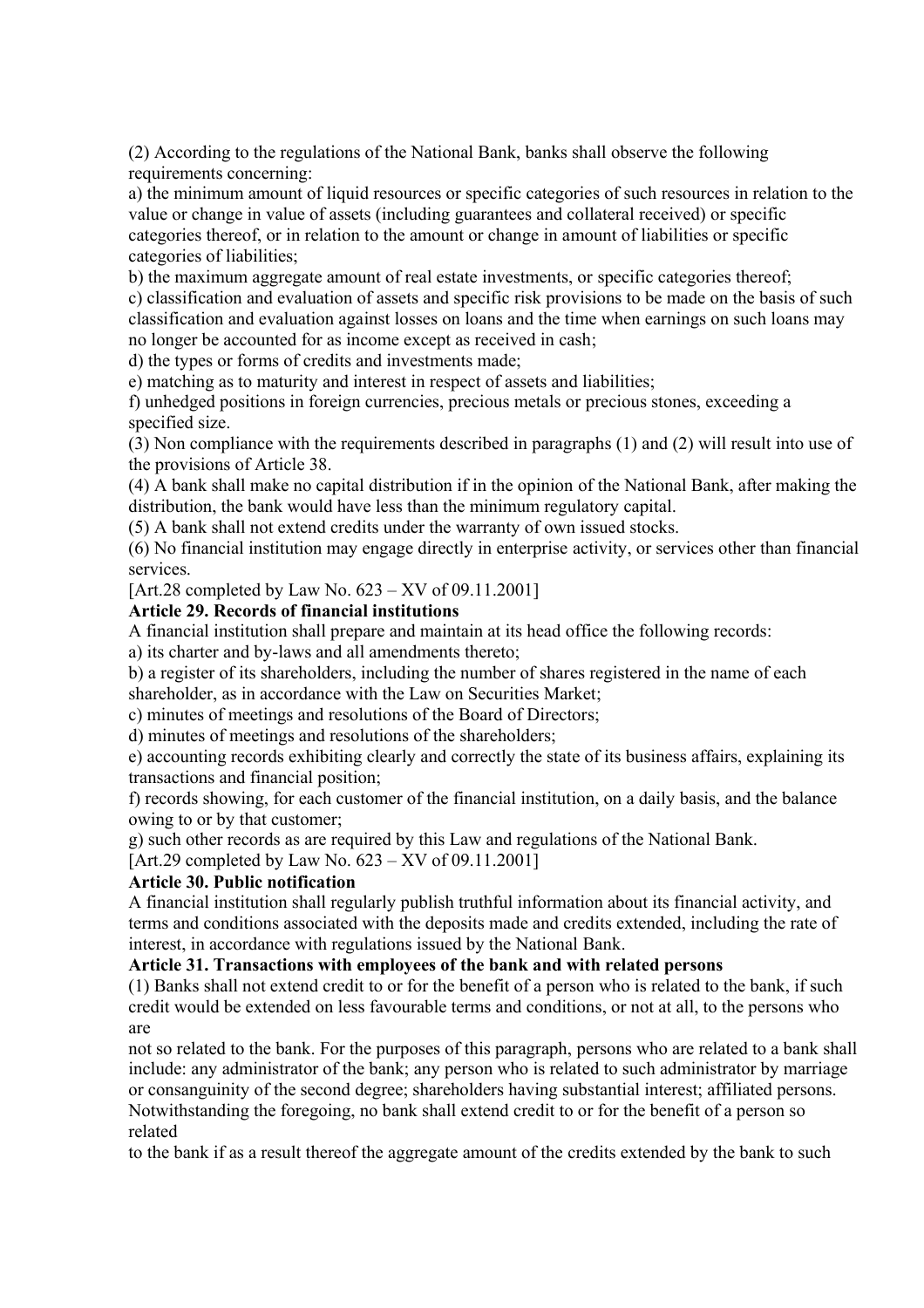persons would exceed an amount prescribed by regulation by the National Bank.

(2) Credit extended by any bank to any related financial institution shall be subject to such conditions or restrictions as prescribed by the National Bank. For the purposes of this paragraph, a related financial institution shall include: any person or number of group of such persons acting in concert, that has a direct or indirect interest in the bank extending the credit; any entity in which the bank holds a significant interest.

(3) A bank shall not extend credit to any of its employees in excess of the limits established by the National Bank.

[Art.31 amended by Law No. 623 – XV of 09.11.2001]

# **Article 32. Provision of credits**

(1) The banks shall record all credit and warranty operations of the banks in contractual documents that will clearly define the established terms and conditions of relevant transactions.

(2) Banks shall extend credits only if assured that the applicants are solvable enough as to reimburse credits in due time. For the purpose of this paragraph, banks shall request the applicants to guarantee credits under conditions established by bank credit regulations.

[Art.32 amended by Law No. 623 – XV of 09.11.2001]

Chapter V

### **ACCOUNTS AND STATEMENTS, AUDIT, REPORTING AND INSPECTION Article 33. Accounts and financial statements**

(1) Financial institutions shall maintain at all times accounts and records and prepare periodic financial statements to reflect their operations and financial condition in accordance with consistently maintained sound accounting practices.

(2) Accounts and financial statements shall be in accordance with accounting standards as established by the National Bank respecting the preparation of the financial institution's accounts, including creation of appropriate provisions for bad and doubtful assets and timing of income receipts.

(3) The accounts, records and financial institution's statements shall also reflect the operations and financial condition of its subsidiaries and branch offices, both on an individual and on a consolidated basis.

# **Article 34. External audit**

(1) Banks shall each appoint an independent external auditor, accepted by the National Bank, who shall:

a) assist it in maintaining proper accounts and records in the manner established by the National Bank;

b) prepare an annual report together with an opinion as to whether the financial statements present a full and fair view of the financial condition in accordance with the provisions of this Law;

c) review the adequacy of internal audit and control practices and procedures and make recommendations for redemption;

d) inform the National Bank about any fraudulent act by an employee of the bank or its branch office and any irregularity or deficiency in its administration or operations that should be expected to result in a material loss for the bank or its branch office.

(2) For banks whose assets do not exceed the amount established by the National Bank, the audit functions may be performed by an accounting expert or a certified public accountant from the bank, as determined by the National Bank.

# **Article 35. Publication of balance sheet, auditor's opinion, annual report**

Each bank shall, within four months of the end of its financial year, publish in the newspapers of general circulation, wherever the offices of the bank concerned are located, its balance sheet and external auditor's opinion, and publish its annual report and provide copies to the public without charge.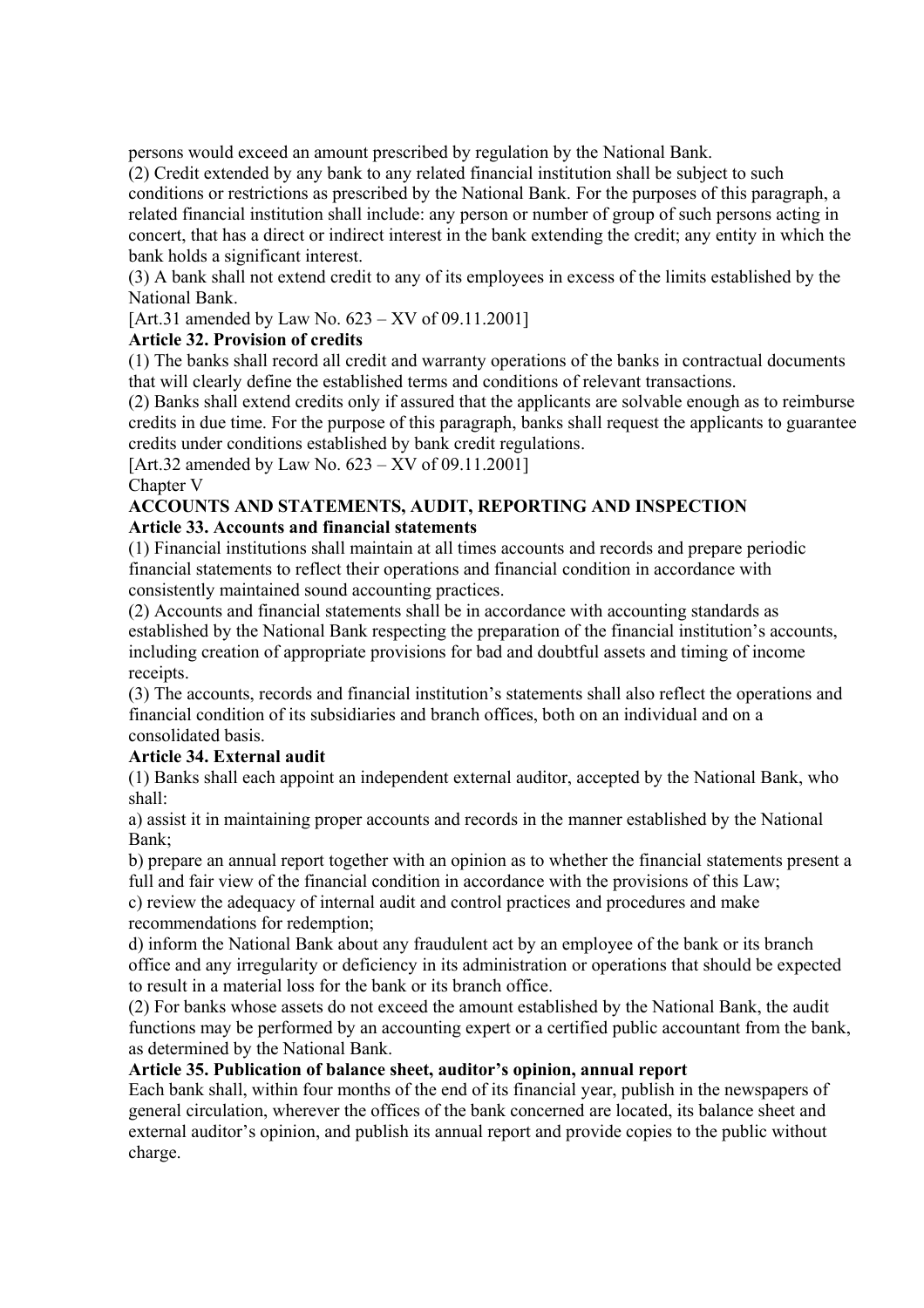### **Article 36. Examinations of branches**

(1) Provisions of Articles 34 and 35 may, by regulations of the National Bank, be made applicable to any branch office of a bank as if such branch office were a subsidiary of that bank. Statutory and regulatory provisions requiring financial statements may be applicable for the branch office too. (2) With respect to a branch office of a foreign bank, an audit committee or other representative organ of the foreign bank may function as the Audit Committee of the branch office.

### **Article 37. Reports and inspection**

(1) Each bank shall prepare and submit to the National Bank according to its regulations, reports concerning its administration and operations, liquidity, solvency, and profitability, and those of its subsidiaries, for an assessment of the financial condition of the bank and each of its subsidiaries on an individual and a consolidated basis.

(2) Every bank and each of its branches and subsidiaries, including those abroad, shall be subject to inspections by inspectors of the National Bank or by auditors appointed by the National Bank. The inspection of the bank that is a branch or subsidiary of a foreign bank or has a significant interest in the foreign bank is made by the auditors charged with supervision of financial activities in that country.

(3) Each bank and each of its subsidiaries shall admit and cooperate fully with the inspectors of the National Bank and the auditors appointed by the National Bank.

(4) In their inspections of banks and their subsidiaries, the National Bank inspectors and its auditors may:

a) examine the accounts, books and other records;

b) require administrators, employees and agents of the bank or subsidiary to provide all such information on any matter relating to its administration and operations.

(5) Fiscal authorities, the Centre for Economic Crime and Corruption Prevention and other authorities authorized with control functions, shall be admitted by financial institutions and shall conduct such controls and obtain information and records or copies of thereof deemed for application of vested powers as it is established within their competence and provided in the legislation on the activity of these authorities.

[Art. 37 amended by Law No. 249 – XVI of 21.10.2005]

[Art. 37 amended by Law No. 1146-XV of 20.06.2002]

[Art. 37 amended by Law No. 390 – XV of 20.07.2001]

Chapter VI

# **INFRACTIONS, PENALTIES AND REMEDIAL MEASURES**

# **Article 38. Infractions, penalties and remedial measures**

(1) The National Bank may take the following actions with respect to a bank (financial institutions) if it determines that the bank (financial institution) or any of its owners or administrators are guilty of an infraction consisting of: a violation of this Law or regulations of the National Bank, condition attached to an authorisation; the breach of a fiduciary duty; the unsafe or unsound operations; the failure to report; late reporting; reporting of erroneous data on banking prudential indicators or other requirements provided in the normative acts of the National Bank; failure to comply with remedial measures established by the National Bank or if considering the specific current or previous financial situation of the bank (financial institution):

a) issue written warning;

b) conclude an agreement with the bank (financial institutions) providing for remedial actions;

c) issue written instruction to cease and desist from such infractions, to undertake remedial actions and impose sanctions

d) impose fines to the bank (financial institutions) up to 0.5% of the capital of the bank (financial institution) and / or to the administrator within 1 to 10 average salaries on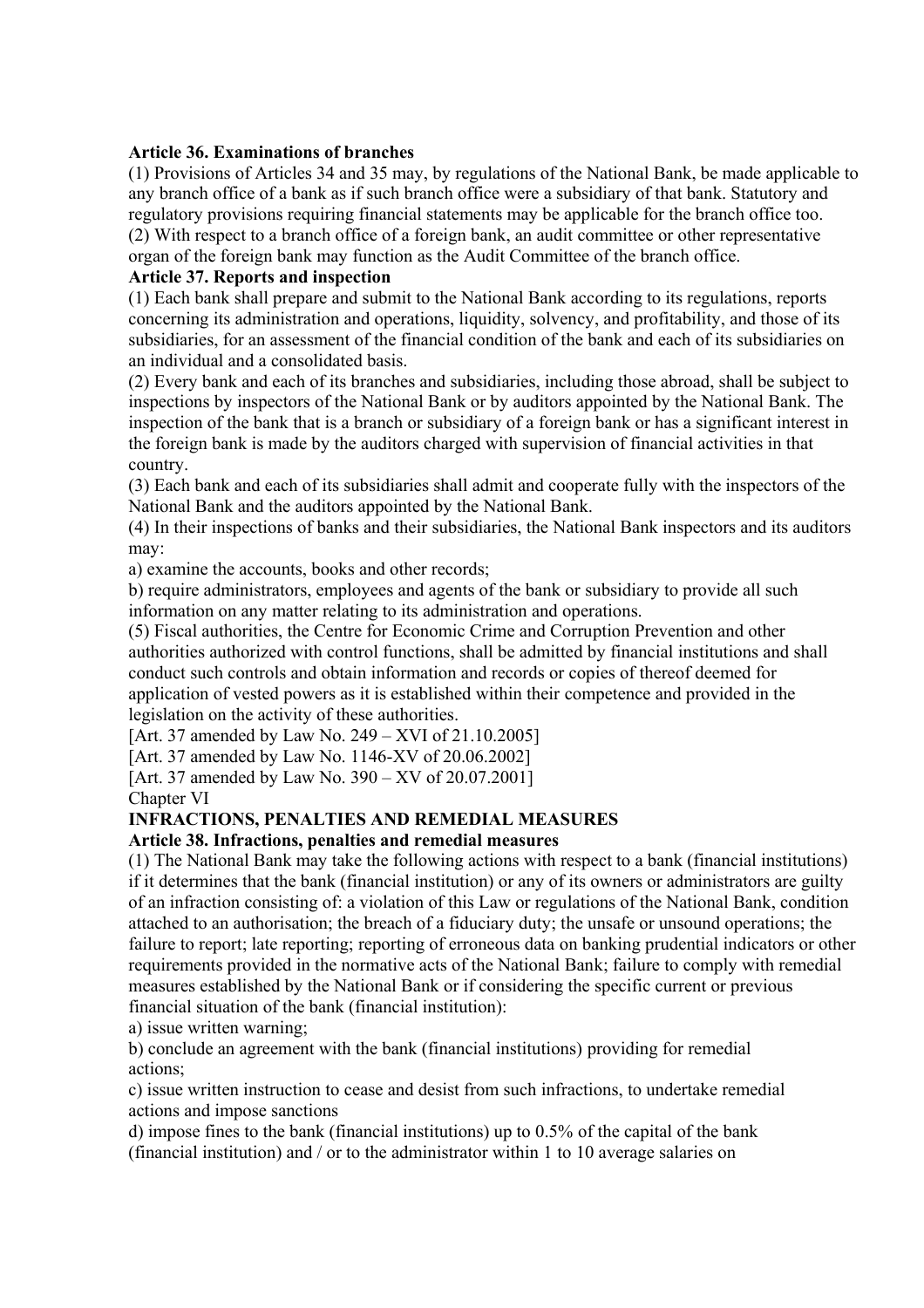financial activities according to data of the National Bureau of Statistics for the month preceding the date of infraction;

e) withdraw the confirmation issued to the administrator of the bank (financial institution); f) limit or desist the activity of the bank (financial institution);

g) substitute the licence depending on the value of minimum required capital according to Article 26 paragraph (2);

h) withdraw the licence.

(2) The National Bank may require the following if it determines that the bank (financial institution) committed infractions mentioned in paragraph (1):

a) that the average total assets of the institution during each quarter not exceed its average total assets during the preceding quarter;

b) that the institution not acquire any equity interest in any legal entity, establish or acquire any additional branch office, or engage in any new line of business;

c) that the institution not grant any extension of credit to an affiliate unless such credit is collateralised by Government issued or guarantied tangible assets, whose market value exceeds at all times 125% of the amount of the credit;

d) that the interest rate the institutions pays on deposits not exceed the prevailing rates of interest on deposits of comparable amounts and maturities in the region where the institution is located;

e) that the institution alter, modify or terminate any activity that the National Bank determines possess excessive risk;

f) that the institution dismiss one or more administrators who had held office for more than 180 days immediately before the bank (financial institution) became undercapitalised;

g) to divest itself of or to liquidate any subsidiary if the National Bank determines that the subsidiary is becoming insolvent and poses a significant risk to the financial risk or is likely to cause significant dissipation of the institution's assets or earnings;

h) that no employee receives any payments (bonuses and other additional payment to the basic salary), retributions (compensations) or salaries exceeding the amount of average salaries (excluding bonuses, retributions and stock options and profit sharing) during the twelve calendar months preceding the month in which the institution became undercapitalised.

(3) For financial institutions in insolvency or over-indebted situation, or whose regulatory capital is determined to be less than two-thirds of the required minimum regulatory capital and that are likely to face insolvency situation, in addition to measures and sanctions described in paragraphs (1) and (2), the National Bank shall withdraw the licence and shall contact the law authorities to initiate the insolvency process. For the purpose of this paragraph, "insolvency" means the situation when the bank fails to pay in due time 10% of current commitments.

(4) The measures and penalties provided in this article shall not preclude application of other measures and penalties as provided by the legislation.

(5) The measures and penalties applied by the National Bank in accordance with this article shall be paid to the State budget.

(6) By derogation from legislative provisions on administrative contentious matter, only the shareholders of the banks that in total hold at least 25% of voting shares, depositors that hold at least one-fourth of total deposits or other creditors that hold at least one-fourth of total credits (except deposits) may address the competent court within 30 days from licence revocation to appeal the decision of the National Bank to revoke the licence indicating the reasons within provisions of paragraph (3).

(7) The measures and penalties applied by the National Bank of Moldova may be appealed by a competent court. Where a suit is instituted against the National Bank of Moldova with regard to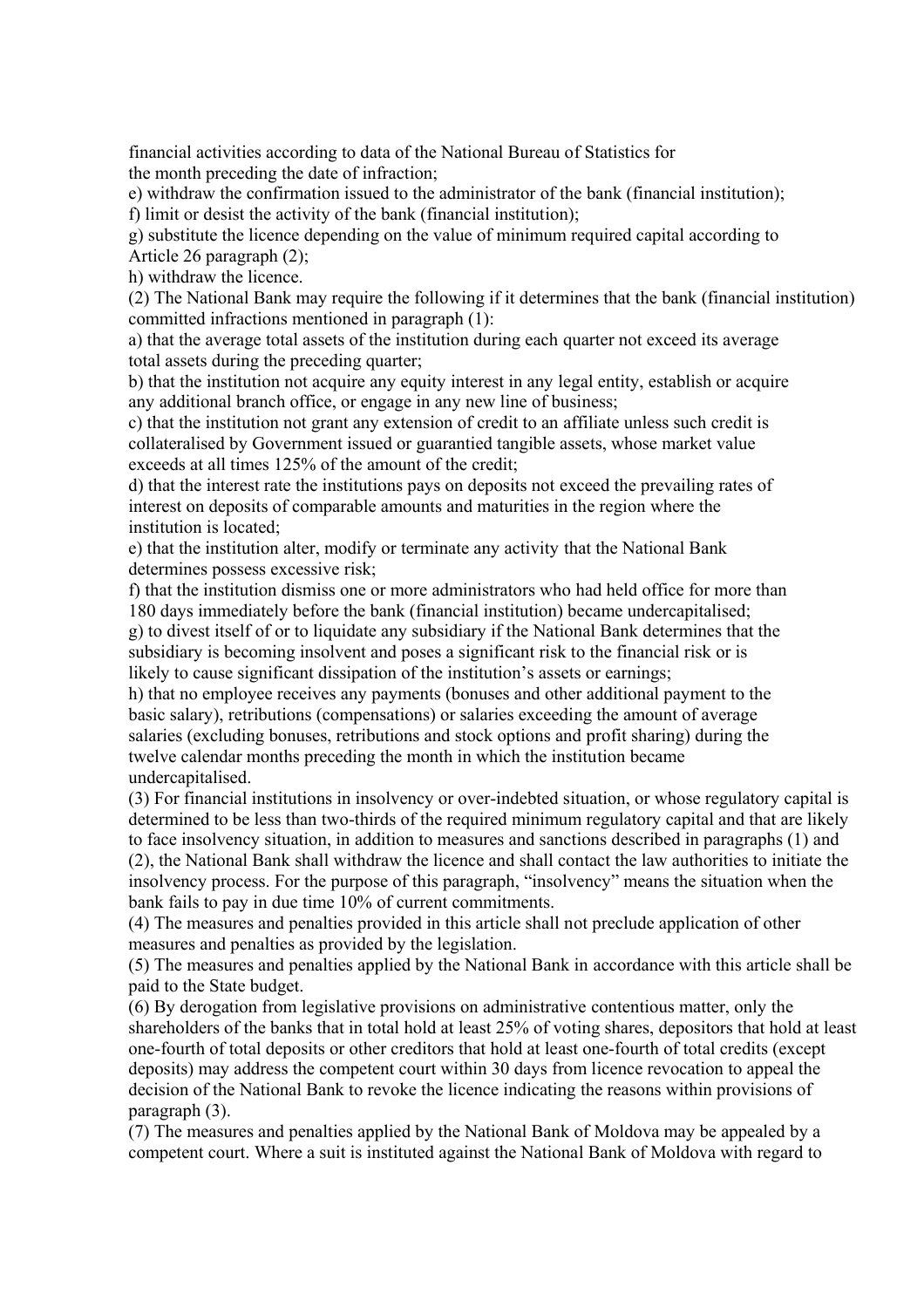application of provisions of this Law, it shall be presumed that:

a) if the court determines that the actions applied by the National Bank towards the bank are not motivated, the National Bank shall pay all material claims and the revocation of licence shall remain valid;

b) the suit shall not have impact upon the liquidation process and shall not determine the suspension of actions applied by the National Bank.

[Art. 38 amended by Law No. 249 – XVI of 21.10.2005]

[Art. 38 amended by Law No. 623 – XV of 09.11.2001]

[Para 7 following the wording of Law No. 1009 – XIII dated 22.10.1996]

### Chapter VII

### **RECEIRVERSHIP**

[Chapter VII (art. 39-51 excluded by Law No.  $623 - XV$  of 9.11.2001)]

# **FINAL AND TRANSITIONAL PROVISIONS**

# **Article 39. Transitional provisions**

(1) Financial institutions that operate as banks at the time that this Law becomes effective shall be deemed to posses a license pursuant to the provisions of this Law.

(2) Applications for bank licenses that are pending on the effective date of this Law shall be returned to the applicants. The applicant will resubmit new applications in accordance with the provisions of this Law.

(3) Within the time period specified by the National Bank, or by regulation or order, all financial institution's financial condition and all operations which do not conform with the requirements of this Law and any regulations issued by the National Bank, shall conform to the requirements of this Law no later than July 1, 1996.

### **Article 40. Supervision and regulation of the financial institutions' activity**

For the purpose of supervision and regulation of the financial institutions activities, the National Bank is empowered to issue such regulations, to control such institutions, to examine such accounts, books, other documents, and to take such other action to give effect to the provisions of this Law.

### **Article 41. Regulations of the National Bank**

All regulations issued by the National Bank pursuant to this Law shall be published in the Official Monitor of the Republic of Moldova and shall take effect on the date of such publication or on such date as such regulation shall specify, provided that the financial institutions are informed.

### **Article 42. Dispute settlement**

The disputes, arising between banks, banks and other persons, as well as between the National Bank and banks are settled by the competent court as prescribed by the legislation. [Art. 42(55) following the wording of Law no.  $1009 - XIII$  dated 22.10.96]

# **Article 43. Final dispositions**

(1) This Law shall take effect on the date of its publication.

(2) Notwithstanding the provisions of Article 39 (3), the provisions of paragraphs 3 and 4 of Article 38 shall not become mandatory before January 1, 1996.

(3) The regulations issued by the Government shall be within one month put into accordance with the provisions of this Law.

(4) From the date this law takes effect< the following are abrogated:

- The law No 601-XII dated June 12, 1991, on Banks and Banking Activity;

- Parliament decree No 602-XII dated June 12, 1991, on the implementation of the law on Banks and Banking Activity;

- The law No 810-XII dated December 18, 1991, on completion of the law on Banks and Banking Activity;

- Parliament decree No 811-XII dated December 18, 1991, on implementation of the law on completion of the Law on Banks and Banking Activity;